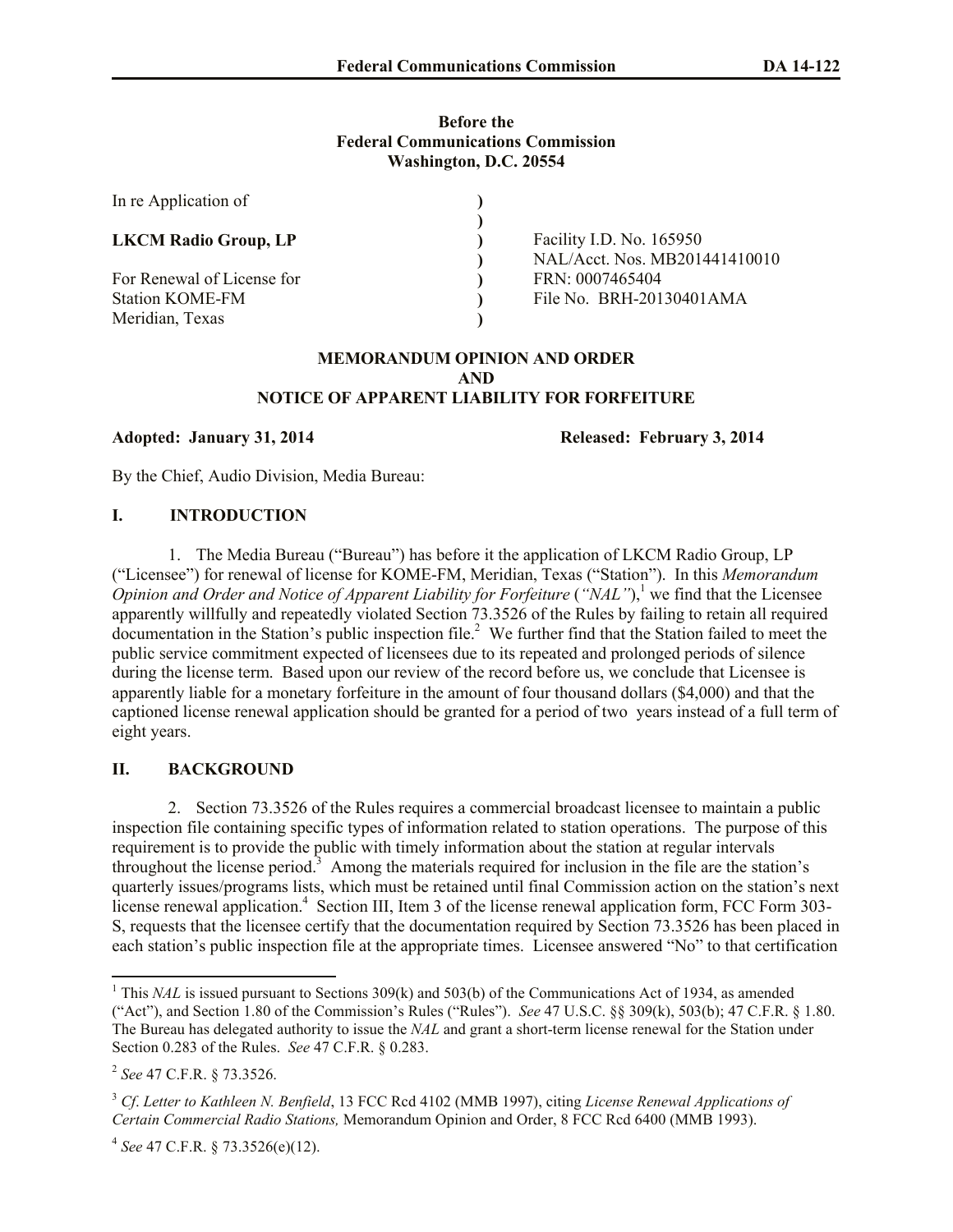and attached an Exhibit stating:

In the course of preparing this renewal application, KOME-FM has been unable to locate adequate documentation of quarterly issues-programs lists through 2010. Records exist that demonstrate that ascertainment was conducted and it is believed that programming responsive to the ascertained issues aired, but proper documentation of the programming was missing from file. KOME was forced to remain silent much of 2011 and 2012 (see Exhibit 13 hereto). Since it returned to the air in March 2013, the station has adjusted operating procedures to ensure proper documentation is timely filed and retained going forward.<sup>5</sup>

3. Section  $73.1740$  of the Rules<sup>6</sup> requires that stations adhere to minimum operating requirements and, pursuant to Section  $73.1740(a)(4)$  of the Rules, if they are unable to do so for more than 30 days, the licensee must request authorization to remain silent. Section III, Item 4 of the license renewal application form, FCC Form 303-S, requires that the licensee certify that, during the license term, the radio station has not been silent (or operating for less than its prescribed minimum operating hours) for any period of more than 30 days. If the licensee is not able to so certify, then it must submit an exhibit specifying the exact dates on which the station was silent or operating for less than its prescribed hours. Licensee answered "No" to that certification and attached an  $\hat{\text{Exhibit}}^7$  stating that during its license term, commencing on August 14, 2009,<sup>8</sup> KOME-FM was silent pursuant to Special Temporary Authority ("STA") for two periods of nearly a year in each case and collectively almost half of the Station's license term: March 1, 2011 – February 27, 2012;<sup>9</sup> and March 27, 2012 – March 20, 2013.<sup>10</sup>

## **III. DISCUSSION**

4. *License Renewal Standard.* The Commission's longstanding policy is to review a station's service record to determine whether it complied with the Commission's licensing requirements, including service to the station's community of license, prior to action on its license renewal application.<sup>11</sup> In evaluating an application for license renewal, the Commission's decision is governed by Section 309(k) of the Act.<sup>12</sup> That Section provides that if, upon consideration of the application and pleadings, we find that: (1) the station has served the public interest, convenience, and necessity; (2) there have been no serious violations of the Act or the Rules; and (3) there have been no other violations which, taken together, constitute a pattern of abuse, we are to grant the renewal application.<sup>13</sup> If, however, the licensee

l

 $<sup>7</sup>$  Exhibit 13, Application.</sup>

8 *See* File No. BLH-20090803ACS, granted on August 14, 2009.

<sup>9</sup> On March 30, 2011, Licensee filed an STA request, File No. BLSTA-20110330AAT stating that the Station ceased operations on March 1, 2011, in order to locate a new transmitter site; the staff granted the STA on October 19, 2011, with an expiration date of March 2, 2012. *See Letter to Michael Margrave*, Ref. No. 1800B3-VM (MB Oct. 19, 2011).

<sup>10</sup> On April 5, 2012, Licensee filed an STA request, File No. BLSTA-20120405ACQ, stating that the Station ceased operations on March 27, 2012, due to interference problems and that it was resuming its efforts to locate a new transmitter site; the staff granted the STA on May 3, 2012, with an expiration date of March 28, 2013. *See Letter to Michael Bornitz*, Ref. No. 1800B3-VM (MB May 3, 2012).

<sup>11</sup> *See Suburban Community Policy, Berwick Doctrine, and De Facto Reallocation Policy*, Report and Order, 93 FCC 2d 436, 456 (1983), *recon. denied*, 56 RR 2d 835 (1984).

 $12$  47 U.S.C. § 309(k).

<sup>13</sup> 47 U.S.C. § 309(k)(1). The renewal standard was amended to read as described by Section 204(a) of the Telecommunications Act of 1996, Pub. L. No. 104-104, 110 Stat. 56 (1996). *See Implementation of Sections 204(a)* 

<sup>&</sup>lt;sup>5</sup> Exhibit 12, Application.

 $6$  47 C.F.R. § 73.1740.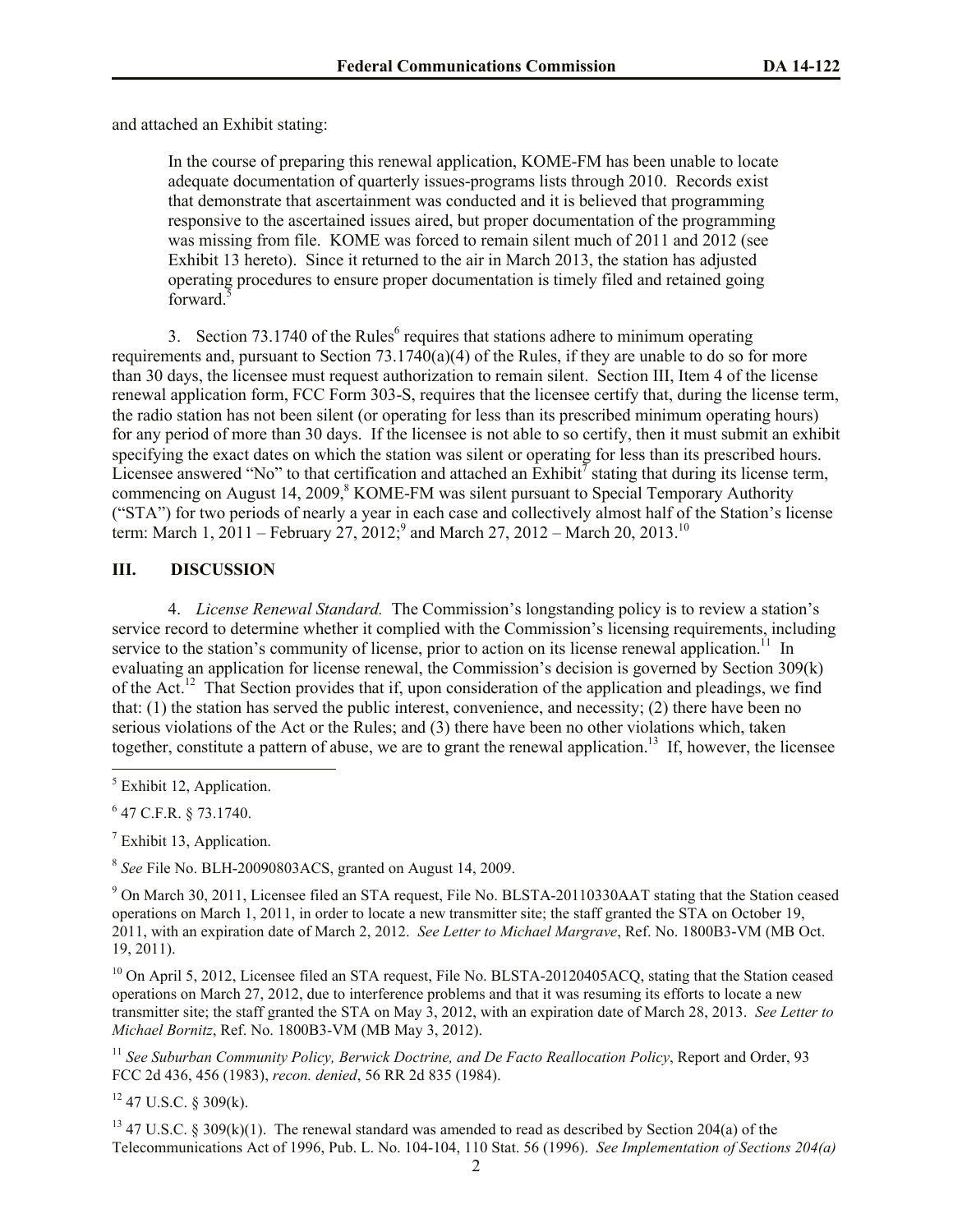fails to meet that standard, the Commission may deny the application – after notice and opportunity for a hearing under Section 309(e) of the Act – or grant the application "on terms and conditions that are appropriate, including a renewal for a term less than the maximum otherwise permitted."<sup>14</sup>

5. *Public File Violations.* As Licensee has acknowledged, at the time of the filing of the Station's license renewal application, and during periods within the license term, the Station's public inspection file did not contain many of the items required to be retained in the files by Section 73.3526 of the Rules. In this regard, where lapses occur in maintaining the public file, neither the negligent acts or omissions of station employees or agents, nor the subsequent remedial actions undertaken by the licensee, excuse or nullify a licensee's rule violation.<sup>15</sup>

6. Under Section  $503(b)(1)(B)$  of the Act, a person who is found to have willfully or repeatedly failed to comply with any provision of the Act or any rule, regulation, or order issued by the Commission shall be liable to the United States for a forfeiture penalty.<sup>16</sup> Section 312(f)(1) of the Act defines willful as "the conscious and deliberate commission or omission of [any] act, irrespective of any intent to violate" the law.<sup>17</sup> The legislative history to Section 312(f)(1) of the Act clarifies that this definition of willful applies to both Sections 312 and 503(b) of the Act,<sup>18</sup> and the Commission has so interpreted the term in the Section 503(b) context.<sup>19</sup> Section 312(f)(2) of the Act provides that "[t]he term 'repeated,' when used with reference to the commission or omission of any act, means the commission or omission of such act more than once or, if such commission or omission is continuous, for more than one day." $^{20}$ 

7. The Commission's *Forfeiture Policy Statement* and Section 1.80(b)(4) of the Rules establish a base forfeiture amount of  $$10,000$  for violation of Section 73.3526<sup>21</sup> In determining the appropriate forfeiture amount, we may adjust the base amount upward or downward by considering the factors enumerated in Section 503(b)(2)(D) of the Act, including "the nature, circumstances, extent and gravity of the violation, and, with respect to the violator, the degree of culpability, any history of prior offenses, ability to pay, and such other matters as justice may require. $122$ 

8. In this case, although Licensee has admitted to violating Section 73.3526, it did so only in the context of the question contained in its license renewal application that compelled such disclosure. Moreover the violations were extensive, occurring over a period of nearly two years and involving at least 6 issues/programs lists. Considering the record as a whole and all of the factors required by Section

*and 204(c) of the Telecommunications Act of 1996 (Broadcast License Renewal Procedures)*, Order, 11 FCC Rcd 6363 (1996).

 $14$  47 U.S.C. §§ 309(k)(2), 309(k)(3).

<sup>15</sup> *See Padre Serra Communications, Inc.*, Letter, 14 FCC Rcd 9709 (MMB 1999*),* citing *Gaffney Broadcasting, Inc*., Memorandum Opinion and Order, 23 FCC 2d 912, 913 (1970) and *Eleven Ten Broadcasting Corp*., Notice of Apparent Liability, 33 FCC 706 (1962); *Surrey Front Range Limited Partnership*, Letter, 7 FCC Rcd 6361 (FOB 1992).

<sup>16</sup> 47 U.S.C. § 503(b)(1)(B). *See also* 47 C.F.R. § 1.80(a)(1).

 $17$  47 U.S.C. § 312(f)(1).

l

<sup>18</sup> *See* H.R. Rep. No. 97-765, 97<sup>th</sup> Cong. 2d Sess. 51 (1982).

<sup>19</sup> *See Southern California Broadcasting Co.*, Memorandum Opinion and Order, 6 FCC Rcd 4387, 4388 (1991) *recon. denied*, 7 FCC Rcd 3454 (1992).

 $20$  47 U.S.C. § 312(f)(2).

<sup>21</sup> *See Forfeiture Policy Statement and Amendment of Section 1.80(b) of the Rules to Incorporate the Forfeiture Guidelines*, Report and Order, 12 FCC Rcd 17087, 17113-15 (1997) ("*Forfeiture Policy Statement*"), *recon. denied*, 15 FCC Rcd 303 (1999); 47 C.F.R. § 1.80(b)(4), note to paragraph (b)(4), Section I.

<sup>22</sup> 47 U.S.C. § 503(b)(2)(D); *see also Forfeiture Policy Statement*, 12 FCC Rcd at 17100; 47 C.F.R. § 1.80(b)(4).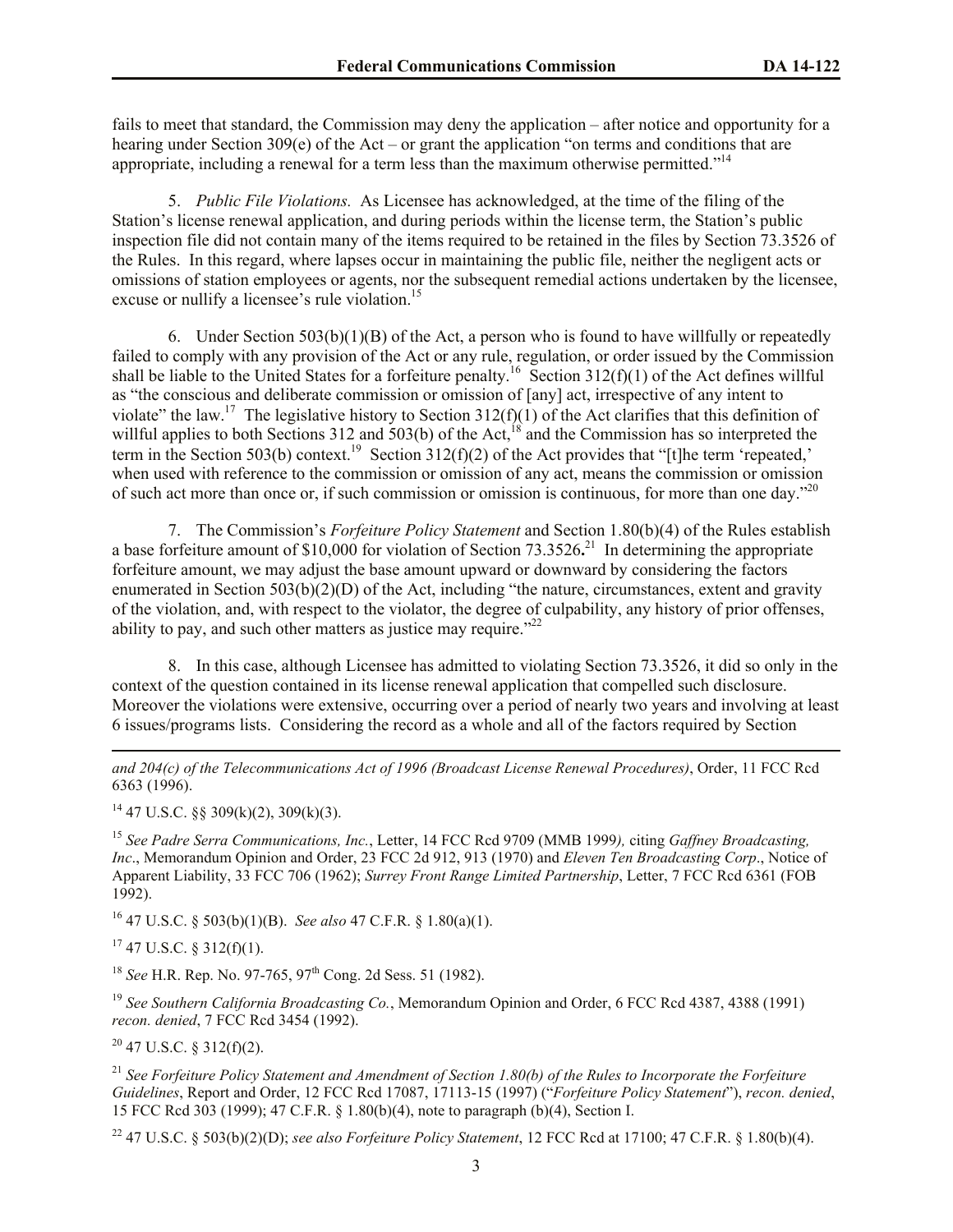503(b)(2)(D) of the Act and the *Forfeiture Policy Statement*, we find that \$4,000 is an appropriate forfeiture amount for the admitted public file violations at the Station.<sup>23</sup>

9. We find that Licensee's apparent violations of Section 73.3526 of the Rules do not constitute "serious violations" warranting designation for evidentiary hearing. Moreover, we find no evidence of violations that, when considered together, evidence a pattern of abuse.<sup>24</sup> We will therefore grant the license renewal application, as limited below, by separate action upon the conclusion of this forfeiture proceeding if there are no issues other than the apparent violations that would preclude grant of the application.

10. *Station Silence*. Section 312(g) of the Act, which Congress added in 1996 and amended in 2004, provides in relevant part:

If a broadcasting station fails to transmit broadcast signals for any consecutive 12 month period, then the station license granted for the operation of that broadcast station expires at the end of that period, notwithstanding any provision, term, or condition of the license to the contrary, except that the Commission may extend or reinstate such station license if the holder of the station license prevails in an administrative or judicial appeal, the applicable law changes, or for any other reason to promote equity and fairness.<sup>2</sup>

11. The policy against allowing extended periods of silence by licensed stations is to ensure "that scarce broadcast spectrum does not lie fallow and unavailable to others capable of instituting and maintaining service to the public."<sup>26</sup> In addition to its enforcement of Section 312(g), the Commission has stressed its interest in promoting efficient use of radio broadcast spectrum for the benefit of the public in several different contexts since the enactment of Section  $312(g)^{27}$ 

12. Section  $312(g)$  has relieved the Commission from the need to conduct revocation proceedings, with their lengthy procedural requirements, including evidentiary hearings, for stations that remain silent for a consecutive 12-month period.<sup>28</sup> However, in response to Section  $312(g)$ , some

<sup>25</sup> 47 U.S.C. § 312(g); *see* Telecommunications Act of 1996, Pub. L. No. 104-104, 110 Stat. 56 (1996), and Consolidated Appropriations Act, 1995, Pub. L. No. 108-447, 118 Stat. 2809 (2004); *see also Eagle Broadcasting Group, Ltd. v. FCC*, 563 F.3d 543, 545 (D.C. Cir. 2009).

<sup>26</sup> *Family Life Ministries, Inc.*, Letter, 23 FCC Rcd 15395, 15397 (MB 2008).

 $\overline{\phantom{a}}$ 

<sup>23</sup> *See, e.g., Davidson Media*, Memorandum Opinion and Order and Notice of Apparent Liability for Forfeiture, 21 FCC Rcd 8492 (MB 2006) (proposing a \$4,000 forfeiture for six missing issues and programs lists).

 $^{24}$  In the license renewal application, Licensee correctly disclosed the Station's periods of silence, which were authorized by STAs. For the periods in which the Station operated, we do not find that the Station operations "[were] conducted in an exceedingly careless, inept and negligent manner and that the licensee is either incapable of correcting or unwilling to correct the operating deficiencies." *See Heart of the Black Hills Stations*, Decision, 32 FCC 2d 196, 198 (1971). Nor do we find on the record here that "the number, nature and extent" of the violations indicate that "the licensee cannot be relied upon to operate [the stations] in the future in accordance with the requirements of its licenses and the Commission's Rules." *Id.* at 200. *See also Center for Study and Application of Black Economic Development,* Hearing Designation Order, 6 FCC Rcd 4622 (1991), *Calvary Educational Broadcasting Network, Inc*., Hearing Designation Order, 7 FCC Rcd 4037 (1992).

<sup>27</sup> *See Policies to Promote Rural Radio Service and to Streamline Allotment and Assignment Procedures*, Third Report and Order, 26 FCC Rcd 17642, 17645 (2011) (citing the Commission's "fundamental interest" in expediting new radio service and preventing "warehousing" of scarce spectrum); *1998 Biennial Regulatory Review – Streamlining of Mass Media Applications, Rules, and Processes*, Report and Order, 13 FCC Rcd 23056, 23090-93 (1998), *on reconsideration*, 14 FCC Rcd 17525, 17539 (1999); *Liberman Broadcasting of Dallas License LLC*, Letter, 25 FCC Rcd 4765, 4768 (MB 2010).

<sup>28</sup> *See Eagle Broadcasting Group, Ltd. v. FCC*, 563 F.3d at 545.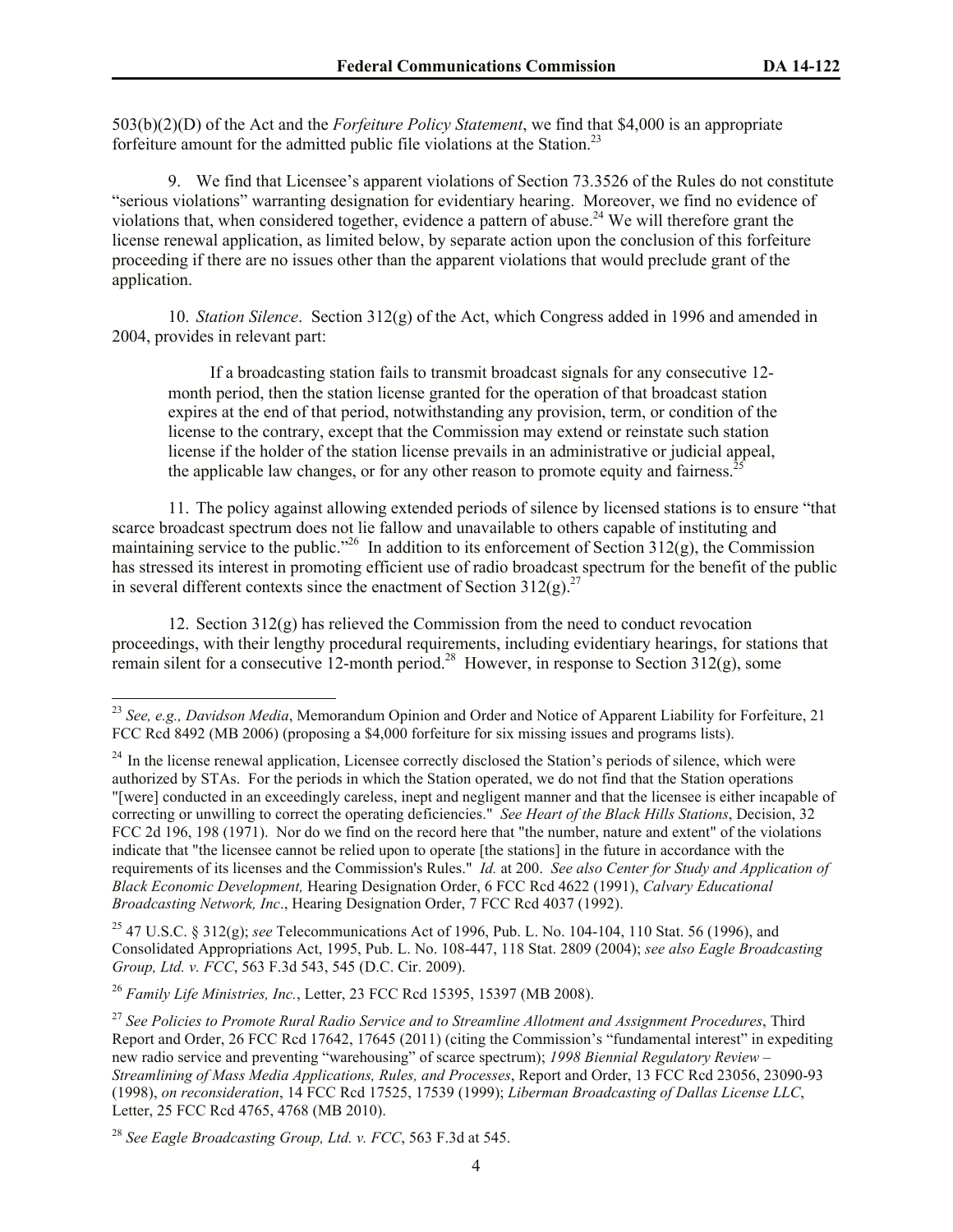licensees of silent stations have adopted a practice of resuming operation for a short period of time, in some cases as little as a day, before the 12-month limit in Section 312(g) applies. In this case, the Station had two periods of silence that each lasted nearly 12 months, with a period of less than 30 days of operation in between. These periods of silence occurred for slightly less than half of the Station's license term, which was from August 9, 2009 to July 31, 2013.

13. These practices raise a question as to whether the licenses for such stations should be renewed pursuant to Section  $309(k)$  of the Act.<sup>29</sup> Silence instead of licensed operation is a fundamental failure to serve station's community of license, because a silent station offers that community no public service programming such as news, public affairs, weather information, and Emergency Alert System notifications.<sup>30</sup> Moreover, brief periods of station operation sandwiched between prolonged periods of silence are of little value because the local audience is not accustomed to tuning into the station's frequency.

14. In 2001, the Commission cautioned "all licensees that . . . a licensee will face a very heavy burden in demonstrating that it has served the public interest where it has remained silent for most or all of the prior license term."<sup>31</sup> The Commission acknowledged that the agency's longstanding policy had been to encourage stations to resume broadcast operations. However, the Commission noted that Section 309(k)(1) applies a "backwards-looking standard" that does not give any weight to efforts to return a station to full-time operation in the future.<sup>32</sup> The Commission held that denial of the renewal application of the station in question in *Birach* would be fundamentally unfair because the Commission had not provided sufficient notice of the effect the Section  $309(k)(1)$  standard would have on silent stations.<sup>33</sup> Since the issuance of the *Birach* decision in 2001, licensees have been on notice as to how Section  $309(k)(1)$  applies to silent stations.

15. In this case, the Station's periods of silence under Licensee's supervision do not quite involve "most or all of the prior license term."<sup>34</sup> However, it is clear to us that Licensee's conduct has fallen far short of that which would warrant routine license renewal. Licensee's stewardship of the Station fails to meet the public service commitment which licensees are expected to provide to their communities of license on a daily basis because the Station was silent for nearly half of its license term.

16. On the facts presented here, we conclude that a short-term license renewal is the appropriate

 $\overline{\phantom{a}}$ 

<sup>29</sup> *See* ¶ 4 *supra*.

 $30$  In some cases, stations have operated with minimal power (as low as five Watts) instead of remaining completely silent. If the power level is too low to provide the minimum signal level required under the Rules for service to a station's community of license, this type of operation is the functional equivalent of silence.

<sup>31</sup> *See Birach Broadcasting Corporation,* Memorandum Opinion and Order, 16 FCC Rcd 5015, 5020 (2001) ("*Birach*").

<sup>&</sup>lt;sup>32</sup> *Id.* ("[C]onsideration of post-term developments is fundamentally at odds with this backwards-looking standard.").

<sup>&</sup>lt;sup>33</sup> In *Birach*, the station was silent for the entire period (approximately two and one-half years) in which the license renewal applicant (Birach) held the license. Section 312(g) of the Act took effect during that period, and Birach returned the station to operation before that provision would have applied. The Commission stated: "The fact that Birach resumed WDMV operations only when faced with the potential license cancellation is not lost on us. Although we have concluded that Birach is qualified to be a licensee and that grant of the renewal application was proper, it is equally clear to us that Birach's conduct as a licensee upon acquiring WDMV fell far short of the service commitment which most licensees fulfill to their communities of license on a daily basis." *Id.*, 16 FCC Rcd at 2021.

<sup>34</sup> *See* ¶14 *supra*. Had the silence occurred for more than half of the license term, we would have designated this case for an evidentiary hearing pursuant to Section 309(e) and  $(k)(3)$  of the Act to determine whether the license renewal application should be denied under the Section 309(k)(1) standard. *See* 47 U.S.C. § 309(e), (k)(1)-(3).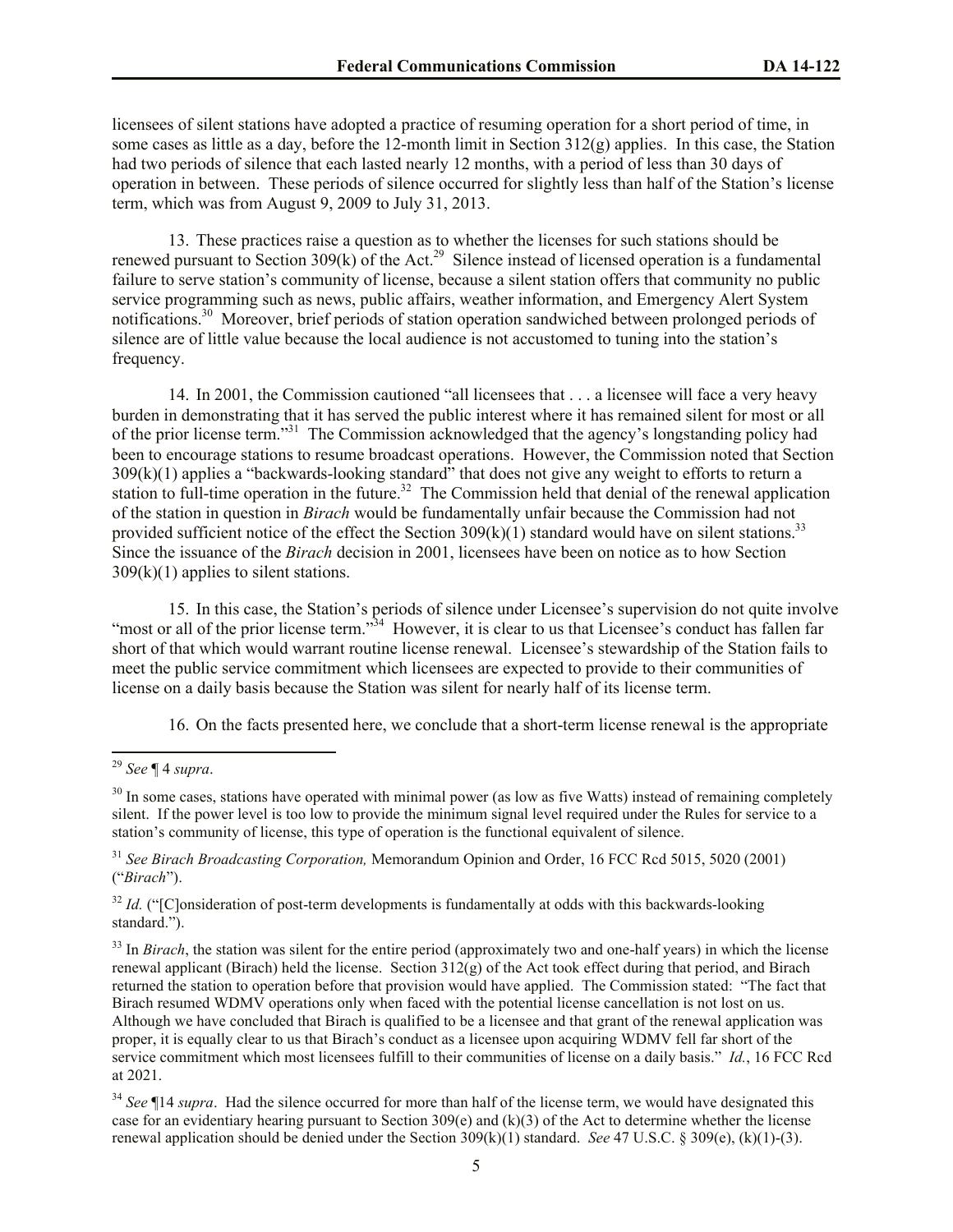sanction. Although Licensee sought Commission authorization pursuant to Section 73.1740 of the Rules for each of the Station's periods of silence, we cannot find that the Station served the public interest, convenience and necessity during the license term due to the extended periods of non-operation. Additionally, although the Station has resumed operations and is currently broadcasting, we believe that additional measures are necessary in order to ensure that Licensee endeavors in the future to provide the broadcast service it is licensed to provide. Accordingly, pursuant to Section 309(k)(2) of the Act, we will grant the Station a short-term license renewal by separate action upon the conclusion of this forfeiture proceeding, if there are no issues other than the apparent violation that would preclude such a grant of the application.<sup>35</sup> The new license term will be limited to a period of two years.<sup>36</sup> This limited renewal period will afford the Commission an opportunity to review the Station's compliance with the Act and the Rules and to take whatever corrective actions, if any, that may be warranted at that time.

## **IV. ORDERING CLAUSES**

17. Accordingly, IT IS ORDERED, pursuant to Section 503(b) of the Communications Act of 1934, as amended, and Section 1.80 of the Commission's Rules, that LKCM Radio Group, LP, is hereby NOTIFIED of its APPARENT LIABILITY FOR FORFEITURE in the amount of four thousand dollars (\$4,000) for its apparent willful and repeated violation of Section 73.3526 of the Commission's Rules.

18. IT IS FURTHER ORDERED, pursuant to Section 1.80 of the Commission's Rules, that, within thirty (30) days of the release date of this *NAL,* LKCM Radio Group, LP SHALL PAY the full amount of the proposed forfeiture or SHALL FILE a written statement seeking reduction or cancellation of the proposed forfeiture.

19. Payment of the proposed forfeiture must be made by check or similar instrument, payable to the order of the Federal Communications Commission. The payment must include the NAL/Acct. No. and FRN No. referenced in the caption above. Payment by check or money order may be mailed to Federal Communications Commission, at P.O. Box 979088, St. Louis, MO 63197-9000. Payment by overnight mail may be sent to U.S. Bank—Government Lockbox #979088, SL-MO-C2-GL, 1005 Convention Plaza, St. Louis, MO 63101. Payment by wire transfer may be made to ABA Number 021030004, receiving bank: TREAS NYC, BNF: FCC/ACV--27000001 and account number as expressed on the remittance instrument. If completing the FCC Form 159, enter the NAL/Account number in block number 23A (call sign/other ID), and enter the letters "FORF" in block number 24A (payment type code). Licensee will also send electronic notification on the date said payment is made to Penelope. Dade@fcc.gov and Kim.Varner@fcc.gov.

20. The response, if any, must be mailed to Office of the Secretary, Federal Communications Commission, 445 12<sup>th</sup> Street, S.W., Washington DC 20554, ATTN: Peter H. Doyle, Chief, Audio

l

<sup>35</sup> *See* 47 U.S.C. § 309(k)(2).

<sup>36</sup> *See, e.g., Visionary Related Entertainment, LLC*, Memorandum Opinion and Order, 27 FCC Rcd 1392 (MB 2012) (one-year renewal granted based on Licensee's willful and repeated violations of the Commission's radiofrequency radiation exposure guidelines at two stations); *South Seas Broadcasting, Inc.,* Memorandum Opinion and Order and Notice of Apparent Liability, 24 FCC Rcd 6474 (MB 2008) (two-year renewal granted, NAL issued, for willfully and repeatedly violating 47 C.F.R § 73.1350 by engaging in operation of the station at an unauthorized site and willfully and repeatedly violating 47 C.F.R § 73.1740 by leaving the station silent without the proper authorization); *Enid Public Radio Association*, Memorandum Opinion and Order and Notice of Apparent Liability for Forfeiture, 25 FCC Rcd 9138, 9144 (MB 2010) (six-year renewal granted, NAL issued, after finding a pattern of abuse where "'the number, nature and extent' of the violations on the record, coupled with the licensee's apparent disregard for a prior admonition regarding those violations and refusal to address the allegations, indicate that 'the licensee cannot be relied upon to operate [the station] in the future in accordance with the requirements of its licenses and the Commission's Rules'").